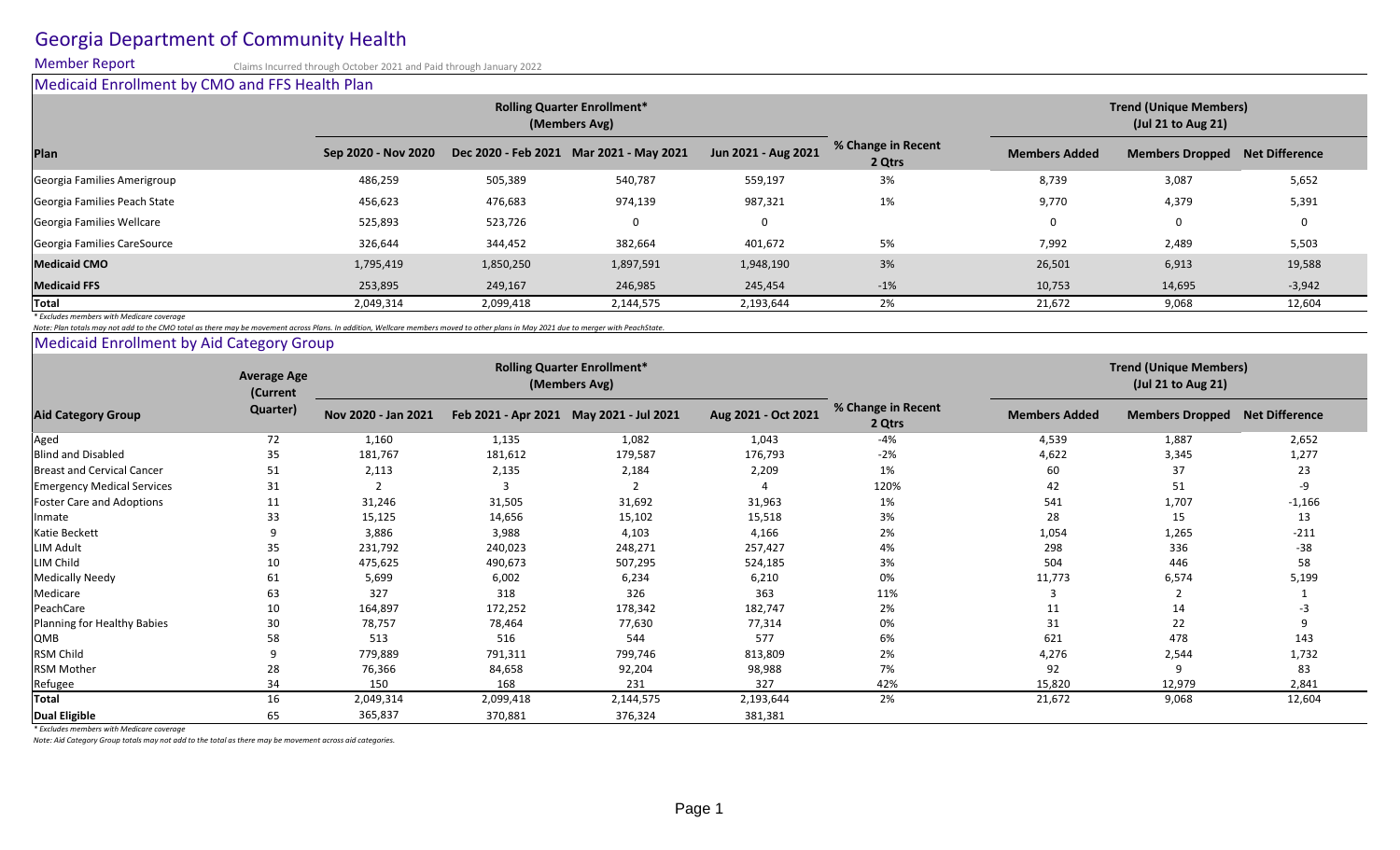## Georgia Department of Community Health

Member Report Claims Incurred through October 2021 and Paid through January 2022

## Continuous Enrollment for **Non-Medicare Enrollees\*** in Rolling Previous 12 Months

#### *\*Excludes members with Medicare coverage*

Note: ABD includes Aged, Blind and Disabled, Emergency Medical Services, Katie Beckett, Medically Needy. LIM Includes LIM adults, LIM children, RSM mother, RSM children, Breast and Cervical Cancer, Planning for Healthy Bab



### Continuous Enrollment for **Dual Eligible Enrollees** in Rolling Previous 12 Months